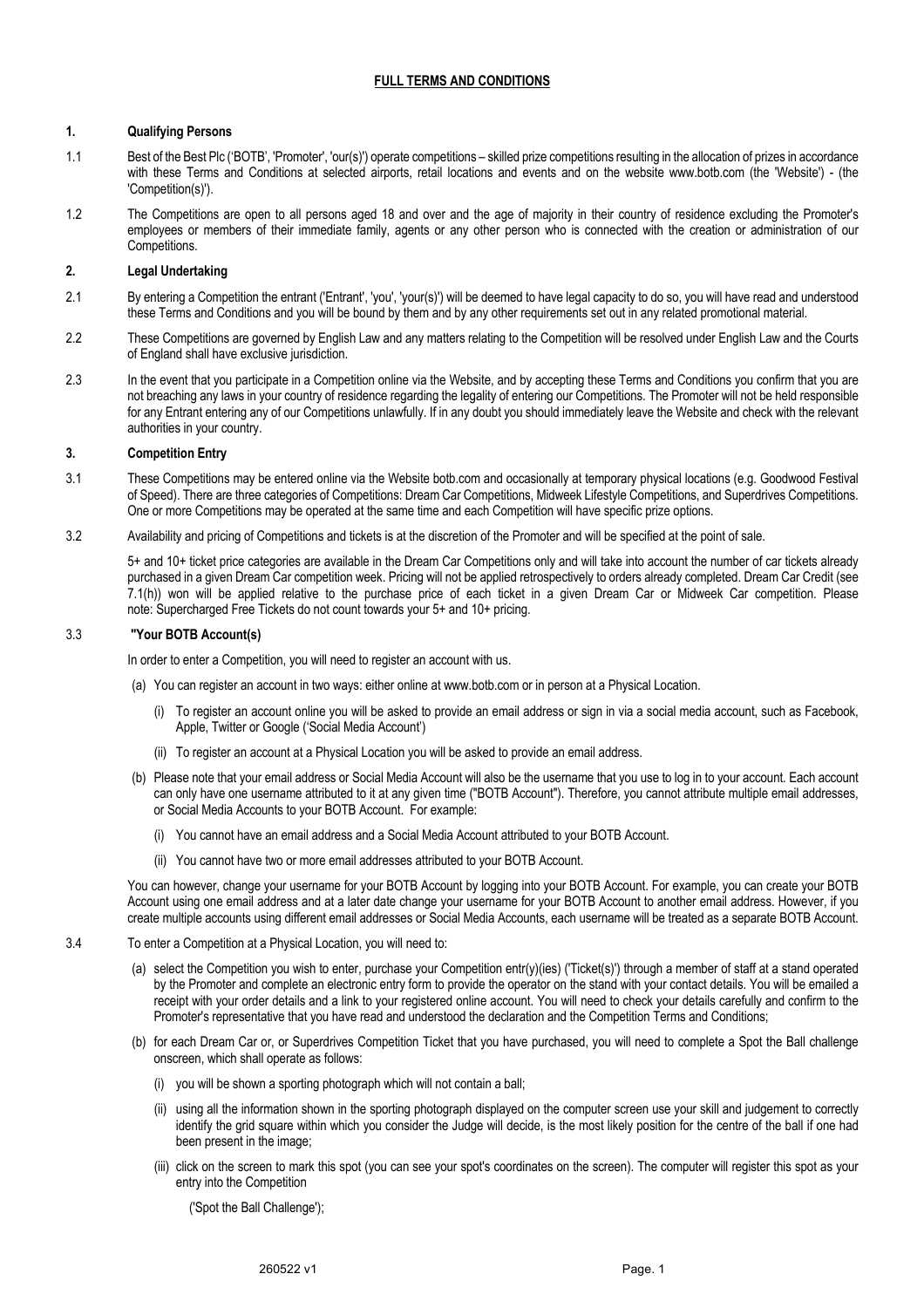- (c) you may repeat the process for the Spot the Ball Challenge for as many entries as you wish to make, up to the specified limit. You will require one Ticket for each entry.
- (d) for each Midweek Lifestyle Competition Ticket that you have purchased, you will need to do as follows:
	- (i) you will be shown a multiple-choice quiz question, which has one only correct answer;
	- (ii) you will need to use your skill and judgement to identify the correct answer out of a choice of potential answers;
	- (iii) select the correct answer on the screen. The computer will register this answer as your entry into the Midweek Lifestyle Competition ('Multiple Choice Challenge')
	- (iv) you may select as many entries for the Multiple Choice Challenge as you wish to make, up to the specified 75 ticket limit. You will require one Ticket for each entry. Only one Multiple Choice answer may apply to all the tickets in any single Multiple Choice Challenge order.

('Physical Location Entries').

- 3.5 When playing a Competition online via the Website, follow the on-screen instructions to:
	- (a) select the Competition(s) you wish to enter, choose your tickets and play the Spot the Ball Challenge in accordance with 3.4(b) and (c), or the Multiple Choice Challenge in accordance with 3.4 (d);
	- (b) and when you are ready to purchase your Ticket(s), provide your contact and payment details. You will need to check your details carefully and tick the declaration at checkout, confirming you have read and understood the Competition Terms and Conditions;
	- (c) once your payment has cleared we will email you to confirm your entry into the Competition. Please note that when entering online you will not be deemed entered into the Competition until we confirm your Ticket(s) order back to you by email.

('Website Entries' together with 'Physical Location Entries', referred to as 'Entr(y)(ies)')

- 3.6 The Promoter reserves the right to refuse or disqualify any incomplete Entries if it has reasonable grounds for believing that an Entrant has contravened any of these Terms and Conditions.
- 3.7 To the extent permitted by applicable law, all Entries become our property and will not be returned.
- 3.8 **Dream Car Competitions:** Entries (tickets) are limited to seventy-five (75) per person, per Competition (not including any Free Supercharged Loyalty Club Tickets). Abuse of this limit will not be tolerated and if the Promoter has reasonable grounds to believe that an individual is exceeding this limit, for example by entering a Competition using multiple accounts, it reserves the right at its sole discretion to void any orders, any Dream Car Credit won or to award any prize to the next closest entrant. In addition, if any person using a single account exceeds 75 entries (not including any Free Supercharged Loyalty Club Tickets) in a single Competition for any reason, the Promoter reserves the right at its sole discretion, to void any tickets without notice firstly on a chronological basis with respect to orders, and then on a sequential basis with respect to ticket references contained within an order, so as to void any tickets exceeding the first 75 paid (non-Supercharged) tickets entered into the Competition.
- 3.9 **Midweek Lifestyle Competitions (see addendum):** Entries (tickets) are limited to seventy-five (75) per person, per Competition. Abuse of this limit will not be tolerated and if the Promoter has reasonable grounds to believe that an individual is exceeding this limit, for example by entering a Competition using multiple accounts, it reserves the right at its sole discretion to void any orders, or to award any prize to the next closest entrant. In addition, if any person using a single account exceeds 75 entries in a single Competition for any reason, the Promoter reserves the right at its sole discretion, to void any tickets without notice firstly on a chronological basis with respect to orders, and then on a sequential basis with respect to ticket references contained within an order, so as to void any tickets exceeding the first 75 tickets entered into the Competition. Midweek Lifestyle Competitions tickets can only be purchased at a single price and different prices for multiple tickets do not apply. Dream Car Credit can be won for and used to re-enter Midweek Lifestyle Competitions.
- 3.10 **Superdrives Competitions:** Entries (tickets) are limited to a maximum of three per person, as per the Terms of the Supercharged Loyalty Club. Abuse of this limit will not be tolerated and if the Promoter has reasonable grounds to believe that an individual is exceeding this limit by entering using multiple accounts, it reserves the right at its sole discretion to void any orders, or to award any prize to the next closest entrant.

# **4. Promotion Periods**

4.1 Each Competition will run for a specified period. Please see each Competition for details of start and end times and dates ('Promotion Period(s)').

# **5. Competition Judgement**

- 5.1 **Dream Car and Superdrives Competitions:** The position of the centre of the ball will be determined after the close of the Competition by an independent Panel of Judges (sporting experts appointed by the Promoter – the 'Judge') using their sporting experience and in the presence of a qualified lawyer and a representative from the Promoter ('Judge's Position').
- 5.2 Within forty eight (48) hours of the end of the respective Dream Car or Superdrives Competition, the Judge's Position will be computed against the database of coordinates to mathematically calculate which of the valid and eligible Entries received by the Promoter is closest to the Judge's Position, and therefore the winning Entrant (the 'First Prize Winner') of the prize. The First Prize Winner will be the person who correctly identifies, or if no one is correct, who is closest to, the Judge's Position. In respect of the Dream Car Competitions, the Judge will also select twenty (20) runners up Entries, who will be adjudged to be the twenty (20) Entries (after the Winner) closest to the Judge's Position ('Runners Up'). Please note that there are no Runners Up in Superdrives Competitions. For the avoidance of doubt, distance will be measured by calculating the straight line distance from each valid and eligible Entry to the Judge's Position ('Distance').
- 5.3 **Dream Car Competitions:** In the event that there are two or more Entrants with valid and eligible Entries that are equally close to or exactly match the Judge's Position (each a 'Tie Break Entry'), the entrants to whom such Tie Break Entries belong, identified by their BOTB Account (the 'Tie Break Entrants') will participate in a tie break mechanic to determine the First Prize Winner for such Competition as follows:
	- (a) **Tie Break Scenario 1** in the event that each of the Tie Break Entrants has made multiple Entries to the Competition: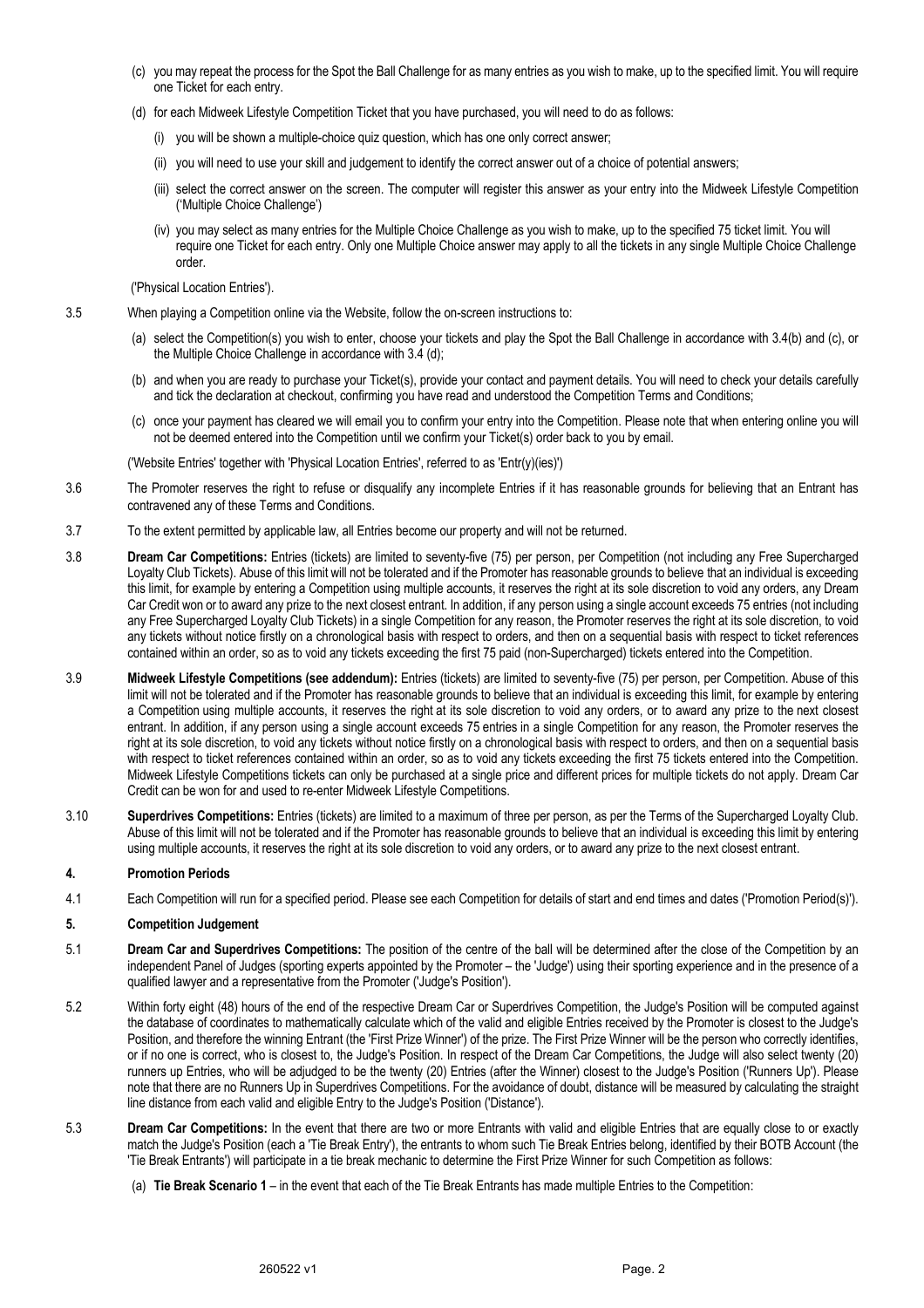in Tie Break Scenario 1, the other Entries to the Competition made by each Tie Break Entrant using the same BOTB Account as their respective Tie Break Entry will be used to determine the First Prize Winner as follows - the First Prize Winner will be determined by calculating the Distance of the next closest Entry to the Judge's Position (excluding the Tie Break Entry) ('TB1 Entries') made by each Tie Break Entrant in that Competition ('Tie Break 1'). In the event that a single Entrant has more than one Entry involved in a Tie Break, each Entry will be considered individually and eligible to be the next closest entry to each other. In the event that Tie Break 1 results in a tie break, the Tie Break 1 process will be repeated until there are no more TB1 Entries to judge. For the avoidance of doubt, it is not necessary for the Tie Break Entrants to have made the same number of Entries. However, judging under Tie Break 1 will cease when there are no longer sufficient TB1 Entries to compare. For example, if the first Tie Break Entrant has made a total of 5 Entries and the second Tie Break Entrant has made a total of 10 Entries, judging will cease after a maximum of 4 rounds of Tie Break 1 because the first Tie Break Entrant has no further TB1 Entries to compare. If a winner cannot be determined by using the Tie Break 1 process, such tied entrants ('TB1 Tie Break Entrants') will participate in Tie Break 2 (defined in 5.3(b) below);

(b) **Tie Break Scenario 2** – in the event that one or more of the Tie Break Entrants has only made one (1) Entry to the Competition or in the event that Tie Break 1 results in a tie break:

the Tie Break Entrants or the TB1 Tie Break Entrants (as relevant) will be asked to take part in another Spot the Ball Challenge using a new sporting photograph in order to determine a single First Prize Winner (the 'Tie Break 2'). Tie Break 2 will be entered and judged on the same terms as the original Spot the Ball Challenge and there will be no additional payment due. In the event that Tie Break 2 results in a tie break, the Tie Break 2 process will be repeated with the respective tied Entrants until there is a single First Prize Winner. In the event that a single Entrant has more than one Entry involved in a Tie Break, each Entry will be eligible for a separate Tie Break 2 Entry. If the Promoter is unable to contact one or more of the Tie Break Entrants or the TB1 Tie Break Entrants (as relevant) for Tie Break 2, within three (3) days (which may be extended at the sole discretion of the Promoter) of identifying such Tie Break Entrants (or TB1 Tie Break Entrants as relevant), Tie Break 2 will be concluded without that particular Tie Break Entrant or the TB1 Tie Break Entrant (as relevant).

All Tie Break Entrants, including those that we were unable to contact will be automatically allocated a tie break prize in accordance with rule 7.1(i). Tie Break 1 and Tie Break 2, together referred to as "Tie Break".

- 5.4 **Midweek Lifestyle Competitions:** The correct answer will be determined prior to close of the Competition by PromoVeritas, the independent promotional verification service. Within forty eight (48) hours of the end of the respective Quiz Competition, all eligible Entries received by the Promoter during the Promotion Period will be reviewed, and all entrants that correctly answered the question will be entered into a random draw to select the First Prize winner(s) and any other prize winner(s) if applicable. The draw will be independently conducted by PromoVeritas.
- 5.5 **Superdrives Competitions:** In the event that there are Tie Break Entries, the respective Tie Break Entrants will participate in the Tie Break process as specified in rule 5.3.
- 5.6 Runners Up in the Dream Car Competitions will be chosen using the same process as set out in accordance with rules 5.2 and 5.3.
- 5.7 The First Prize Winner, the Runners Up, the Tie Break Entrants, Dream Car Credit Winners and Multiple Choice Challenge Winner(s) are all referred to as 'Winner(s)'.
- 5.8 The Promoter will attempt to contact Winner(s) using the telephone numbers and email address provided at the time of Entry (or as subsequently updated) and held securely in our database. It is the Entrant's sole responsibility to check and update these details. If for any reason they are taken down incorrectly, the Promoter will not be held responsible. Entrants must carefully check their contact details have been recorded correctly.
- 5.9 If for any reason the Promoter is unable to contact a Winner within 5 days (which may be extended at the sole discretion of the Promoter) of the end of a Competition or the Winner fails to confirm acceptance of the prize or the Winner is disqualified as a result of contravening any of these Terms and Conditions, the Winner will forfeit the prize and it will be awarded to the Entrant with the next closest coordinates or the first runner Up selected in a Multiple Choice Challenge Competition, as defined in the judging process. For the avoidance of doubt once the prize has been forfeited the original Winner, Runners Up, Tie Break Entrants or Multiple Choice Challenge Winner will have no further claims against the Promoter.
- 5.10 The Promoter reserves the right at its sole discretion to extend the closing date of any competition, if for any reason any aspect of the competition is not capable of running as planned, including by reason of infection by computer virus, network failure, bugs, tampering, unauthorised intervention, fraud, technical failures or any cause beyond the control of the Promoter which corrupts or affects the administration, security, fairness, integrity or proper conduct of the Competition. The Promoter may in its sole discretion cancel, terminate, modify or suspend a Competition, or invalidate any affected entries. In the event that the Promoter closes a Competition early, the Winner may be selected from all valid and eligible Entries received by the Promoter prior to the date of closure, except that the Promoter reserves the right, at its sole discretion, to close a Competition early without selecting a Winner. In the event that a Competition is closed without selecting a Winner, the Promoter will give all entrants Dream Car Credit to enable them to replay equivalent tickets in a subsequent competition.
- 5.11 All Entrants are automatically entered onto the Promoter's database for the purpose of conveying information as to the status of their Competition, as well as any future Promotions or Competitions offered by the Promoter.

#### **6. Winner's Details**

- 6.1 The Winners will be required to send a copy of their passport to the Promoter to confirm their identity, age and also to prove that if the purchase was made by credit card that the card was legally theirs or that they had authorisation to use it, before any prize will be paid or delivered. Any failure to meet these obligations may result in the Winner being disqualified and the Promoter choosing an alternate winner.
- 6.2 All Winners will also be required to provide photographs and/or pose for photographs and videos, which may be used in future marketing and public relations by the Promoter in connection with the Competition and in identifying them as a winner of a Competition.
- 6.3 Following receipt and verification of the details requested above by the Promoter, the Winners will be contacted in order to make arrangements for delivery of the prize. At this point the Winners must choose between the prizes available (as detailed in the Competition prize information on the Website) and notify the Promoter of their choice in writing.
- 6.4 Surprise Contact Details: On your account page you have the option to add the contact details of an individual who we can contact to help arrange with the surprise if you are a Winner. We will categorically not share or pass these details on to any third party but in adding them you are confirming that you have the consent from the person to pass these details to BOTB.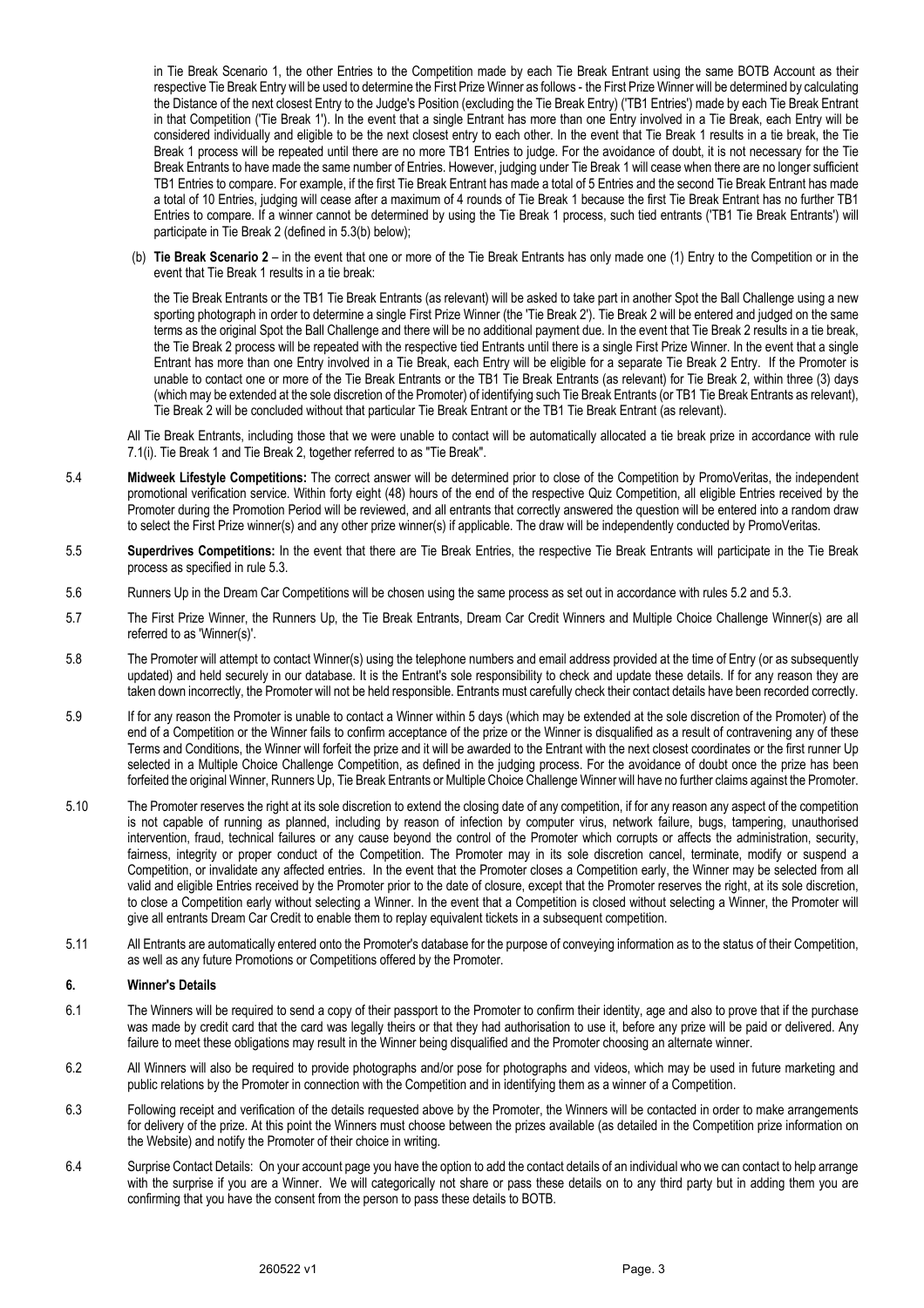# **7. Competition Prizes**

- 7.1 **Dream Car Competitions:** Dream Car Competitions are comprised of many different cars. For the avoidance of doubt, there will be only one prize awarded for each Dream Car Competition ('First Prize') and not one per model of car listed. Please also note the following:
	- (a) During the course of a Dream Car Competition, if due to circumstances beyond the Promoter's control, the Promoter is unable to provide the stated First Prize, the Promoter reserves the right to award a substitute car of equal or greater value.
	- (b) If the First Prize Winner would like to take a car, an order will be placed by the Promoter. Please note that if the Winner decides to do this, delivery may take up to (or even exceed) 12 months for certain cars and cars will be ordered in basic specification. All cars whether left or right hand drive will ordinarily be ordered in the UK from UK dealers. Bespoke options and upgrades can be added at the First Prize Winner's request but must be paid for by the First Prize Winner in advance. The First Prize Winner can choose the car in Left or Right Hand Drive (subject to manufacturer availability and Terms and Conditions). The First Prize Winner will not win Dream Car Credit on their competition entries.
	- (c) In the UK the First Prize will be delivered with UK VAT paid. In the EU the First Prize will be delivered with UK VAT paid but any further costs (additional VAT/taxes/import duties/registration costs due in the destination/country of final registration) will be the responsibility of the First Prize Winner.

In all other countries the First Prize will be shipped (net of all taxes) to the nearest port and any applicable import duties, registration costs, or any further taxes or duties of any nature due in the destination country will be the responsibility of the First Prize Winner. The Promoter reserves the right not to deliver to certain countries. Please note that all our cars are supplied in the UK and therefore if exported may not be road legal in the destination country. It is the First Prize Winner's responsibility to check this and choose an alternative car or take the cash alternative if appropriate.

For the avoidance of doubt, the maximum value that The Promoter will be liable to pay for or towards any prize is the UK RRP (or local currency equivalent) of the prize as advertised on our website. BOTB will only transact with manufacturer recommended principal dealers.

- (d) The Promoter will pay towards the servicing and insurance for the first year of car ownership of the First Prize. Invoices for servicing and insurance will need to be supplied to the Promoter before any money will be credited and the First Prize Winner must own the car for a full 12 months from the date of delivery. The Promoter will pay the First Prize Winner the following sums for insurance. A car won with UK RRP £0-30,000 will receive £750 towards insurance. A car won with UK RRP £30,001-70,000 will receive £1,000 towards insurance. A car won with UK RRP £70,001-120,000 will receive £1,250 towards insurance. A car won with UK RRP £120,000+ will receive £1,500 towards insurance. It will be the First Prize Winner's responsibility to organise their own insurance and pay for it directly. The First Prize Winner's car insurance will be reimbursed by the Promoter only in respect of the car they have won, and will be paid at the lesser of the invoiced 12 month insurance premium or the maximum value as stated above (which is dependent on the value of the car won). Servicing will be undertaken by a main dealer and be subject to normal road use only. The Promoter will only cover the standard manufacturer first year servicing costs, and will not be responsible for vehicle damage, wear and tear (to components such as tyres, brakes or clutch), or for faults caused by a lack of maintenance, neglect or improper use of the vehicle. The maximum the Promoter will pay for servicing costs in the first year is £400. Invoices for insurance and servicing will be reimbursed by the Promoter 12 months after date of delivery of the car.
- (e) **Dream Car Competition Cash Alternative:** Should a Dream Car Competition Winner not wish to take delivery of one of the First Prizes (including cars or other items listed), the Dream Car Competition Cash Alternative can be claimed. The Cash Alternative is 80% of the UK RRP of the car(s) (rounded to the nearest £1,000) together with any cash amount that has been added as a prize extension as per 7.1(f). Please note that the additional money offered towards insurance and servicing costs for the first year of Car ownership is not included should the Winner opt for the Dream Car Competition Cash Alternative.
- (f) **Prize Extensions - Cash and Fuel Prizes:** You may select the option to add up to £50,000 Cash and Fuel for one year to your tickets in the Dream Car Competition. If you are the Winner, you will receive the cash amount selected, either as additional cash or you may wish to put some or all of it towards extras for your car. The Promoter will also pay for your Fuel (or electricity) for one year for up to 20,000 miles, paid at a rate of 20 pence per mile (only for miles driven in the car you have won). The Promoter will require you to produce a service invoice or other documentation from a main brand dealer, showing the mileage at the end of the 12 month period following registration at which point you will be reimbursed. The Cash Alternative for this Prize (if you choose not to take the car), is the cash amount selected only and specifically no fuel can be claimed.
- (g) **Runners Up Prizes:** Twenty (20) Runners Up will each win £200 (Dream Car Credit) for Dream Car Competitions run by the Promoter.
- (h) **Dream Car Credit Prizes:** Additional Dream Car Competition Prizes will be won in the form of Dream Car Credit, for each ticket that is close to the Judge's Position (excluding the First Prize Winner). Dream Car Credit is won in proportion to the actual cost of each ticket, calculated at the time of purchase. Tickets in Zone 1 are awarded at 100% of the ticket price paid. Tickets in Zone 2 are awarded at 50% of the ticket price paid. Tickets in Zone 3 are awarded at 15% of the ticket price paid. Tickets in Zone 4 are awarded at 10% of the ticket price paid. Tickets in Zone 5 are awarded at 5% of the ticket price paid. Supercharged Members will also receive Dream Car Credit in Dream Car Competitions for the closest ticket for each car, with the amount of credit due dependent on the entrant's Supercharged Club Level at the time of entry - Gold (£30), Silver (£20) and Bronze (£10). Dream Car Competition Credit may used to purchase Dream Car & Midweek Lifestyle Competition tickets. Dream Car Competition Credit has an expiry date which is set at the discretion of the Promoter.
- (i) **Tie Break Entrants:** For the avoidance of doubt, the car won by the First Prize Winner will be the car attributed to the ticket that was equidistant from the judge's position and not any car attributed to subsequent entries that may used to establish the First Prize Winner. In the event that a single Entrant has more than one Entry involved in a Tie Break, one of which is identified as the First Prize Winner, as a result of Tie Break Scenario 1 or Tie Break Scenario 2, the First Prize will be awarded as follows. The car that they will receive will be any car up to a maximum RRP of the simple average UK RRPs of their Entries involved in the Tie Break, or if they elect for to take the Cash Alternative, a simple average of the Cash Alternatives per 7.1 (e) of their Entries involved in the Tie Break. Anyone involved in a Dream Car Competition Tie Break, except the First Prize Winner, will automatically win £1,000 cash.
- 7.2 **Midweek Lifestyle Competitions:** Midweek Lifestyle Competitions comprise different prize categories, including Cars, Cash amounts, Watches, Motorcycles and Other prizes: For the avoidance of doubt, there will be only **one prize awarded for each Midweek Lifestyle Competition** ('First Prize') and not one per prize listed. Please also note the following: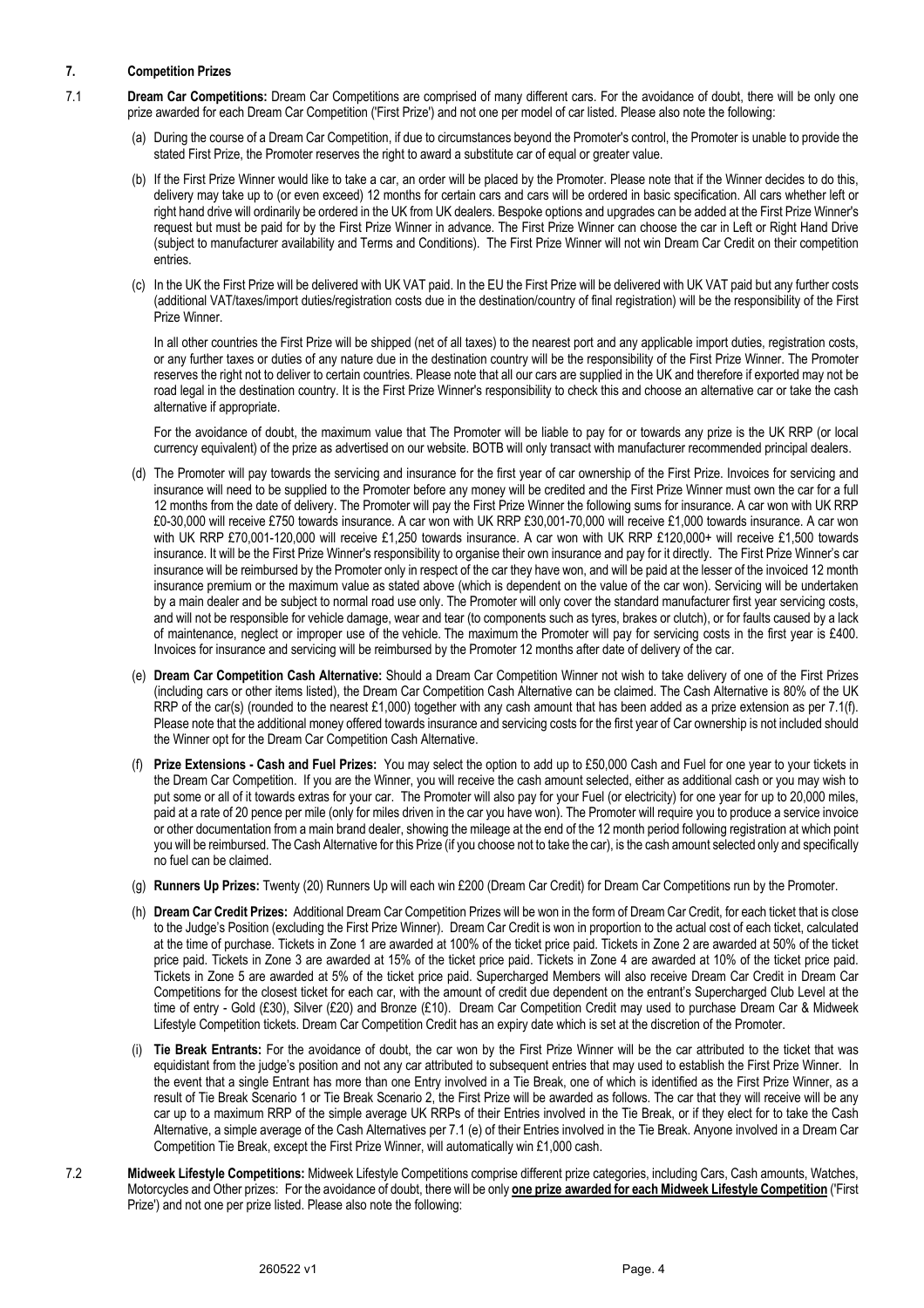- (a) There is only one price category associated with Midweek Lifestyle Competitions, but Dream Car Credit may be spent or redeemed against entries.
- (b) If due to circumstances beyond the Promoter's control (unreasonable waiting/delivery timescales or model discontinuation etc.), the Promoter is unable to provide the stated First Prize, the Promoter reserves the right at its sole discretion to award the UK RRP cash equivalent.
- (c) Runners Up Prizes: Fifty (50) Runners Up will each win £100 (Dream Car Credit) for Midweek Lifestyle Competitions run by the Promoter.
- (d) In the UK the First Prize will be delivered with UK VAT paid. In the EU the First Prize will be delivered with UK VAT paid but any further costs (additional VAT/taxes/import duties/registration costs due in the destination/country of final registration) will be the responsibility of the First Prize Winner.

In all other countries the First Prize will be shipped (net of all taxes) to the nearest port and any applicable import duties, registration costs, or any further taxes or duties of any nature due in the destination country will be the responsibility of the First Prize Winner. The Promoter reserves the right not to deliver to certain countries. The Promoter cannot guarantee that all prizes won, if exported, will conform to local standards in the destination country. It is the First Prize Winner's responsibility to check this and choose the cash alternative if appropriate.

For the avoidance of doubt, the maximum value that The Promoter will be liable to pay for or towards any prize is the UK RRP (or local currency equivalent) of the prize as advertised on our website. BOTB will only transact with manufacturer recommended principal dealers.

- (e) Midweek Lifestyle Competition Cash Alternative: Should a Midweek Lifestyle Competition Winner not wish to take delivery of one of the First Prizes (including vehicles or other items listed, but excluding actual cash prizes), the Midweek Lifestyle Competition Cash Alternative can be claimed. The Cash Alternative is 80% of the UK RRP of the Prizes as displayed on the website.
- (f) During the course of a Midweek Lifestyle Competition, if due to circumstances beyond the Promoter's control, the Promoter is unable to provide the stated First Prize, the Promoter reserves the right to award a selection of substitute prizes of equal or greater value.
- (g) If a prize from the Car Category is won as First Prize in a Midweek Lifestyle Competition, clauses 7.2 (a f) shall apply. However, no complimentary insurance or servicing amounts are payable on other non-car prizes (irrespective, even if they are a vehicle or a form of transport) that are won in the Midweek Lifestyle Competition.
- 7.3 **Superdrives Competitions:** Superdrives Competitions are free to enter and are only open to Supercharged Loyalty Club members. For the avoidance of doubt, entrants must be registered members of the Supercharged Loyalty Club at the time of entry into any Superdrives Competition. If due to circumstances beyond our control we are unable to provide the stated prize(s), we reserve the right to award a substitute prize(s) or cash of equal or greater value. If the winner chooses not to take the stated prize, a cash alternative as specified on the competition page is available.
- 7.4 All other expenses not expressly specified herein are the sole responsibility of the Winners.
- 7.5 All Prizes are subject to the Terms and Conditions of the prize provider, manufacturer or supplier.
- 7.6 Each First Prize must be accepted as awarded and is non-transferable or convertible to other substitutes and cannot be used in conjunction with any other vouchers, offers or discounts, including without limitation any vouchers or offers of the Promoter or other prize suppliers.
- **8. Supercharged Club:** The Promoter operates a Supercharged Club to reward competition entrants for their loyalty. Tiers are updated weekly on Sunday at midnight GMT. Qualifying Spend is the actual amount of money spent and excludes any Dream Car Credit or other discounts. Qualification for tiers is based on a rolling 4-week Dream Car Competition cycle. Benefits apply at the start of the next competition. You can see the competitions that contribute to your Supercharged tier status on the My Supercharged Status page. Any spend in the current calendar week will count towards your Supercharged tier in the following calendar week.
	- (a) Free Dream Car Competition tickets for Supercharged members will automatically be added to your basket at the start of any qualifying competition. Simply log in to your account, select your free ticket from your basket and choose the car you would like to play for. Gold, Silver and Bronze tickets will be awarded each week. Supercharged Free Dream Car Competition tickets are a different category of ticket. No Dream Car Credit Prizes are payable on these tickets and they are not eligible to receive the free insurance and servicing, detailed in 7.1(d) above.
	- (b) Supercharged Club Members will also receive free tickets into the exclusive monthly Superdrives Competition. Gold Members will receive three tickets, Silver Members two tickets and Bronze Members one ticket.
	- (c) Supercharged Members can refer friends to BOTB as per 9.0 below and earn Dream Car Credit in the process £10 if you are in the Bronze tier, £12.50 if you are Silver and £15 per referral if you are in the Gold Supercharged Club tier. To qualify for your referral credit, your friend is required to spend £10, following which you'll be credited with your Dream Car Credit. Please note, Dream Car Credit for referring friends will only be awarded if you are Supercharged at the time your friend has paid £10 or more to play. Track the progress of all your referrals on the My Refer A Friend page.

# **9. Refer a Friend**

- 9.1 The Refer a Friend scheme is operated in good faith to reward customers for referring genuine friends and acquaintances as new customers to the Promoter. Referrals are limited to 10 per customer. Abuse of this system will not be tolerated and if the Promoter has reasonable grounds to believe that new users are not genuine individuals it reserves the right at its sole discretion to void any orders and/or Dream Car Credit earned as a result of the scheme, and to disqualify such individual as a Prize Winner.
- 9.2 Credit earned is subject to the Terms of the Refer a Friend scheme. The amount of credit earned will correspond to the Supercharged Tier for which the referrer qualifies, at the time that the referee registers and spends the minimum qualifying amount. Friends referred must place a qualifying order with 90 days of being referred, for the Referee to earn and receive Dream Car Credit.

#### **10. Storage**

10.1 The Promoter can store the chosen prize free of charge for 30 days after notifying the First Prize Winner, at the end of which time the First Prize will be delivered to the Winner.